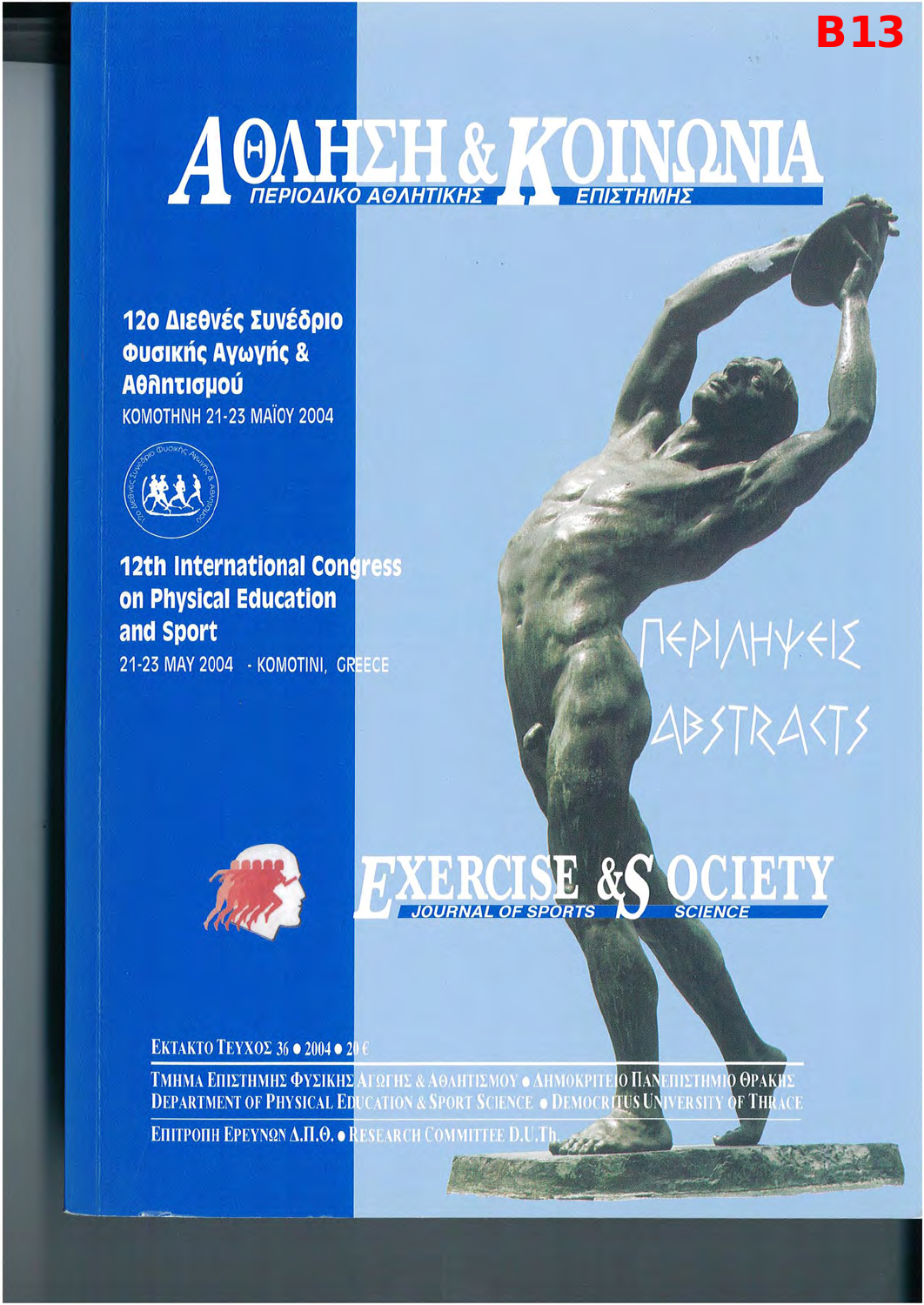

ΕΞΑΜΗΝΙΑΙΑ ΕΚΔΟΣΗ ΤΟΥ ΤΜΗΜΑΤΟΣ ΕΠΙΣΤΗΜΗΣ ΦΥΣΙΚΗΣ ΑΓΩΓΗΣ ΚΑΙ ΑΘΛΗΤΙΣΜΟΥ ΤΟΥ ΔΗΜΟΚΡΙΤΕΙΟΥ ΠΑΝΕΠΙΣΤΗΜΙΟΥ ΘΡΑΚΗΣ

### ΕΠΙΣΤΗΜΟΝΙΚΟΙ ΣΥΝΕΡΓΑΤΕΣ του ΕΚΤΑΚΤΟΥ ΤΕΥΧΟΥΣ

ΥΠΕΥΘΥΝΟΙ ΕΚΔΟΣΗΣ ΠΕΡΙΟΔΙΚΟΥ Χρήστος Καμπίτσης Αθανάσιος Λάϊος

ΥΠΕΥΘΥΝΕΣ ΕΠΙΣΤΗΜΟΝΙΚΩΝ ΕΡΓΑΣΙΩΝ Αναστασία Μπενέκα Ακατερίνη Παπαδημητρίου

> ΕΠΙΜΕΛΕΙΑ ΥΛΗΣ Βασιλική Δέρρη Ευάγγελος Αλμπανίδης

ΣΥΝΔΡΟΜΕΣ ΠΕΡΙΟΔΙΚΟΥ Κωνσταντίνος Γιαννακόπουλος

### ΔΙΕΥΘΥΝΣΗ ΑΛΛΗΛΟΓΡΑΦΙΑΣ

«Άθληση & Κοινωνία: Περιοδικό Αθλητικής Επιστήμης» Τμήμα Επιστήμης Φυσικής Αγωγής και Αθλητισμού Δημοκρίτειο Πανεπιστήμιο Θράκης 69100 Κομοτηνή Τηλ.: 2531 0 39621 Fax: 2531 0 39623

Γκοδόλιας Γ. Κιουμουρτζόγλου Ε. Καμπίτσης Χ. Ταξιλδάρης Κ. Μαυρομάτης Γ. Τοκμακίδης Σ. Χαραχούσου - Καμπίτση Υ. Mávme K. Λάιος Α. Λαπαρίδης Κ. Σερμπέζης Β. Παπαϊωάννου Α. Γαργαλιάνος Δ. Κώστα Γ.

Μιχαλοπούλου Μ. Πυλιανίδης Θ. Κουγιουμτζίδης Χαρ. Αγγελούσης Ν. Μάλλιου Π. Δέρρη Β. Αλμπανίδης Ε. Δούδα Ε. Κουρτέσης Θ. Γούργουλης Β. Αντωνίου Π. Μπενέκα Α. Γρηγορόπουλος Π. Γιαννακόπουλος Κ.

Καουπίδης Α. Μαββίδης Α. Μπάτσιου Σ. Κασαμπαλής Α. Γουλιμάρης Δ. Αθαναηλίδης Ι. Τσαμουρτζής Ε. Παπαδημητρίου Αικ. Καμπάς Α. Μαρτινίδης Κ. Φατούρος Ι. Ζέτου Ε. Κυριαλάνης Π.

### ΣΥΝΤΑΚΤΙΚΗ ΕΠΙΤΡΟΠΗ του ΕΚΤΑΚΤΟΥ ΤΕΥΧΟΥΣ

Γιώργος Γκοδόλιας Σάββας Τοκμακίδης Παρασκευή Μάλλιου Αναστασία Μπενέκα Ασημένια Γιοφτσίδου

Το "ΑΘΛΗΣΗ & ΚΟΙΝΩΝΙΑ: Περιοδικό Αθλητικής Επιστήμης" είναι αναγνωρισμένο και καταχωρείται στις παρακάτω τράπεζες πληροφοριών:

Εθνική Βιβλιοθήκη της Ελλάδος, SIRC (Canada), Sport Discus (Silver Plate, Boston), K-R DIALOG (California), Orid Technologies (New York), K-R Data-Star (London), STICNET (Taiwan), Bundesinstitut für Sprtwissenschaft (Köln)

> Τιμή τεύχους Φυσικών προσώπων 5€ Νομικών προσώπων 10€

> > ISSN 1105-655X

### **EXERCISE & SOCIETY: Journal of Sports Science**

Biannual Publication of the Department of Physical Education & Sport Science, Democritus University of Thrace

Responsable for the Edition: Prof. Christos Kabitsis and Prof. Athanassios Laios

Editorial Policy: Open to contributors from Greece and abroad. The "Exercise & Society: Journal of Sports Science" publishes research papers and reviews in all areas of Physical Education and Sports Science. All manuscripts are referred anonymously by two reviewers.

Editorial correspondence: Prof. Christos Kabitsis, Democritus University of Thrace, Department of Physical Education & Sport Science, 69100 Komotini, Greece Tel: +302531 0 39621 Fax: +302531 0 39623 Printed in Greece ISSN 1105-655X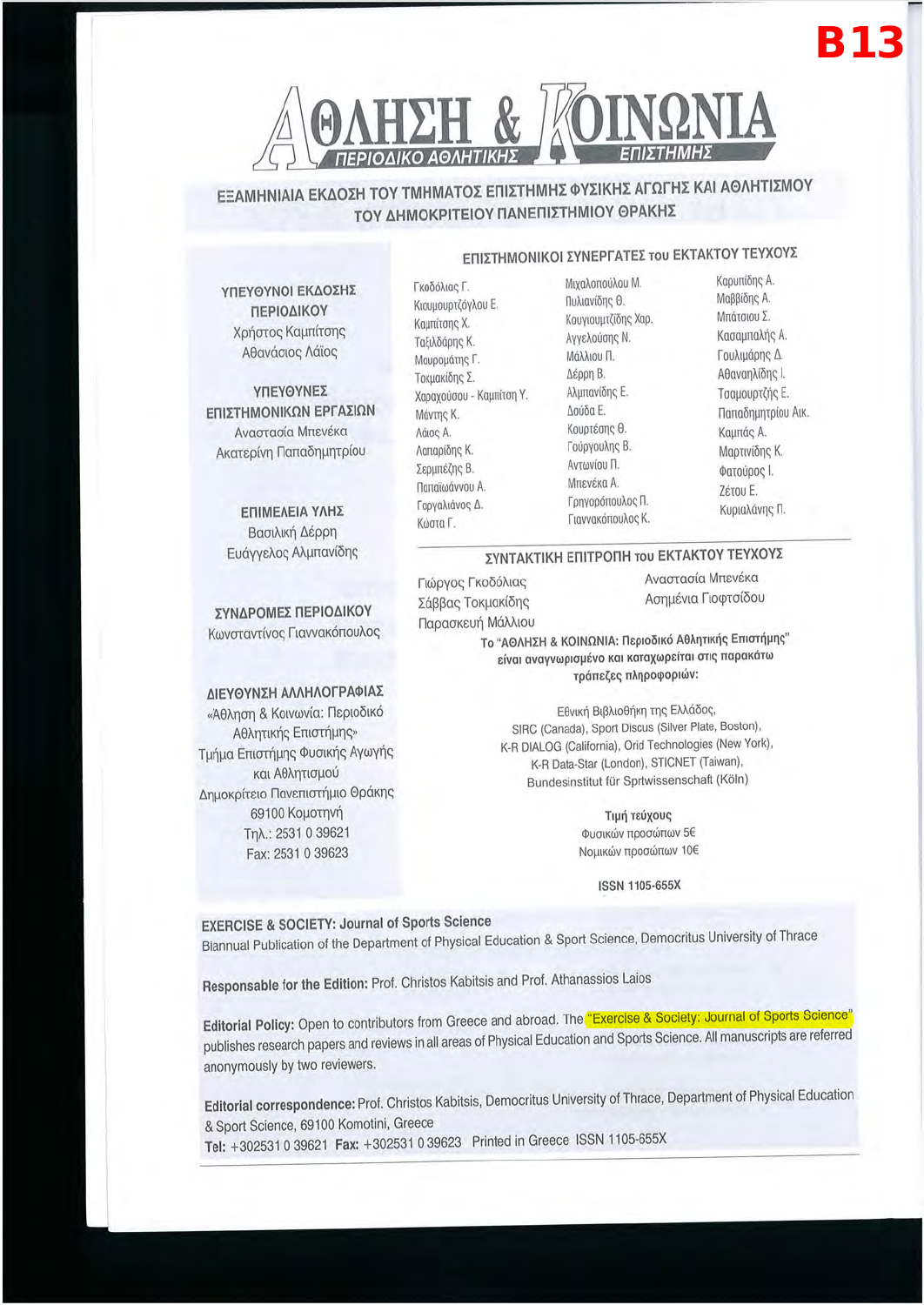τητα. Πραγματοποιήθηκε συλλογή των μέσων όρων της συνολικής βαθμολογίας κάθε ομάδας αγωνισμάτων. Οι γραφικές παραστάσεις των μέσων όρων μελετήθηκαν και μέσω περιγραφικής ανάλυσης διαπιστώθηκε μια τάση αύξησης συμμετοχής αγωνισμάτων δύναμης, μείωση της συμμετοχής των αγωνισμάτων ταχύτητας και σταθερή συμμετοχή αγωνισμάτων αντοχής και αλτικότητας. Συμπερασματικά η τάση αυτή πιθανόν οφείλεται στο μεγάλο περιθώριο βελτίωσης τεχνικών και φυσιολογικών παραγόντων

### 473 ΜΟΡΦΕΣ ΤΕΧΝΙΚΩΝ ΧΑΛΑΡΩΣΗΣ ΣΤΟΝ ΑΘΛΗΤΙΣΜΟ ΚΑΙ Η ΣΧΕΣΗ ΤΟΥΣ ΜΕ ΤΗΝ ΑΝΤΙΣΦΑΙΡΙΣΗ

Προτασένια Σ., Σαρρή Κ., Τσουλφάς Χ., Αντωνίου Π., Μαλλιάκας Γ. Δημοκρίτειο Πανεπιστήμιο Θράκης, Τ.Ε.Φ.Α.Α., 69100 Κομοτηνή

Σκοπός της παρούσας έρευνας ήταν να διαπιστωθεί αν χρησιμοποιούνται ψυχολογικές παρεμβάσεις και συγκεκριμένα η σημασία των τεχνικών χαλάρωσης και η επίδραση τους στο άθλημα της αντισφαίρισης. Η έρευνα αφορούσε τον χώρο των σχετικών επιστημονικών δημοσιεύσεων και έγινε σύμφωνα με την μέθοδο της βιβλιογραφικής ανασκόπησης ξένων και Ελληνικών άρθρων. Διαπιστώθηκε ότι οι τεχνικές χαλάρωσης αποτελούν για τους ερευνητές ένα πολύ σημαντικό στοιχείο της διαδικασίας της προπόνησης και ότι είναι πολύ σημαντικό να διδαχτεί έστω και μία τεχνική χαλάρωσης. Μέσα από τα πολλά είδη των τεχνικών χαλάρωσης, αυτή που δείχνει να έχει την μεγαλύτερη αποτελεσματικότητα και προτιμάται από την πλειοψηφία των ερευνητών είναι εκείνη της προοδευτικής χαλάρωσης. Σύμφωνα με τον μεγαλύτερο αριθμό άρθρων, εκτός από λίγες εξαιρέσεις, υπάρχει η πεποίθηση ότι η απόδοση στην αντισφαίριση επηρεάζεται θετικά. Παραμένει μονάχα μια ασάφεια όσον αφορά το χρονικό διάστημα που απαιτείται για την εφαρμογή της τεχνικής ώστε να δώσει τα αναμενόμενα αποτελέσματα. Τέλος απορρέει το συμπέρασμα πως δεν υπάρχει άμεση σχέση της βελτίωσης της απόδοσης και της χρονικής στιγμής κατά το οποίο γίνεται η εφαρμογή της τεχνικής χαλάρωσης (πριν ή μετά τον αγώνα).

### 474 **KRITERIEN FUR DIE AUSWAHL UND ORIENTIERUNG VON SCHULERN FUR** DEN WAHLBEREICH SPORT AN DEN GYMNASIEN

### F. Yaylaci

Akdeniz Universitat Leibeserziehung und Sport Hochschule, Antalya - Turkei

Ziele: Die Studie zielt darauf ab, die relevanten Kriterien fur die Auswahl der Schulerinnen und Schuler fur den Wahlbereich Sport an den Gymnasien zu bestimmen. Der genannte Wahlbereich bildet in der Regel die Quelle fur die Fachbereiche u.a. Sportlehrer, Trainer und Freizeitgestalter an den Universitaten und Hochschulen. Methoden: Die Untersuchung ist eine Fallstudie. Befragt wurden 108 von insgesamt 152 Sportlehrern, die in Antalya tatig sind. Der Fragebogen besteht aus drei Teilen:

a.) Fragen bezuglich der Lehrer b.) Auswahlkriterien c.) Orientierungspraktiken sowie aus insgesamt 36 Fragen. Die statistischen Analysen beruhen u.a. auf Pearson Korrelation, Faktor Analysen und Chi-Quadrat Analysen sowie Variationen.

Ergebnisse: Die an der Befragung teilgenommenen Padagoginnen setzen sich zu 36,1 Prozent aus Lehrerinnen und 63,9 aus Lehrern zusammen. Der Zuversichtskoeffizient fur die unteren Dimensionen betragt: Psychomotor-Kriterien (Alpha 0,7888); Geistige Kriterien (Alpha 0,5827); Sinnliche Kriterien

EXERCISE & SOCIETY JOURNAL OF SPORTS SCIENCE, supplement issue No 36, 2004 12th INTERNATIONAL CONGRESS ON PHYSICAL EDUCATION & SPORT, 21-23 MAY, KOMOTINI